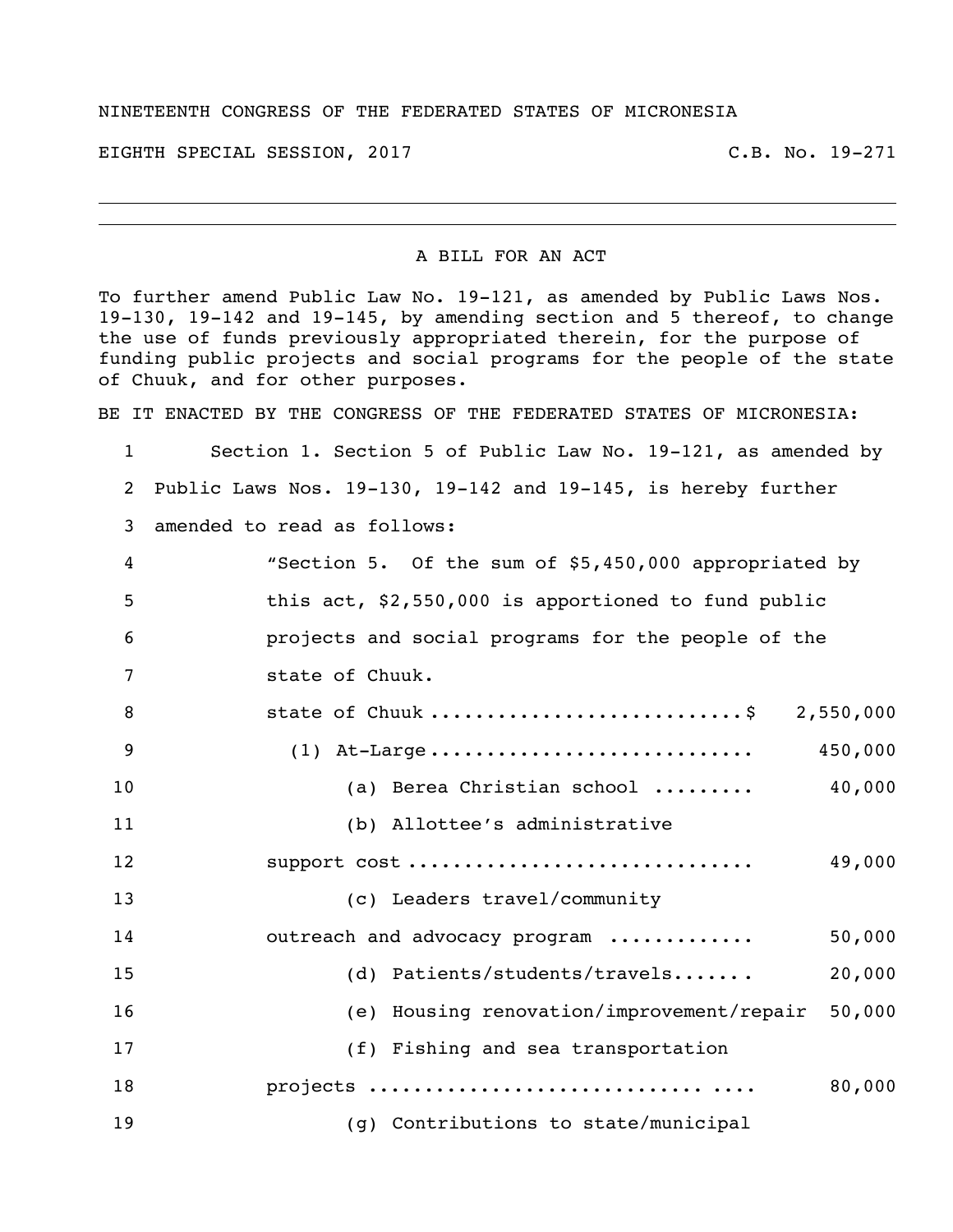| $\mathbf{1}$   | and community activities, events and      |         |
|----------------|-------------------------------------------|---------|
| $\overline{c}$ | programs                                  | 46,000  |
| 3              | (h) Municipal Constitutional Conventions  | 10,000  |
| $\overline{4}$ | (i) Municipal offices construction        | 20,000  |
| 5              | (j) Eot municipal subsidy/grants          | 10,000  |
| 6              | (k) NGOs/Civil Society                    |         |
| 7              | organizations/foundations                 | 10,000  |
| 8              | (1) Land transportations                  | 35,000  |
| 9              | (m) Women Home economic project           | 15,000  |
| 10             | (n) Students financial assistance         | 15,000  |
| 11             | (2) Election District No. 1               | 420,000 |
| 12             | (a) Housing and multipurpose              |         |
| 13             | building renovation, improvement and      |         |
| 14             | construction                              | 80,000  |
| 15             | (b) Chuuk State Health insurance program  | 50,000  |
| 16             | (c) Poverty alleviation program           |         |
| 17             | and/or projects                           | $-0-$   |
| 18             | (d) Faith Walk Christian College          | 10,000  |
| 19             | (e) Caroline Christian Pastoral Institute | 10,000  |
| 20             | (f) MIDA and vessels operation and        |         |
| 21             | maintenance                               | 145,000 |
| 22             | (g) Mortlock's delegation at Chuuk State  |         |
| 23             | Legislature subsidy and contributions     | 40,000  |
| 24             | (h) Mortlock's Mayor Association          |         |
| 25             | subsidy                                   | $-0-$   |

 $2 \times 2 \times 7$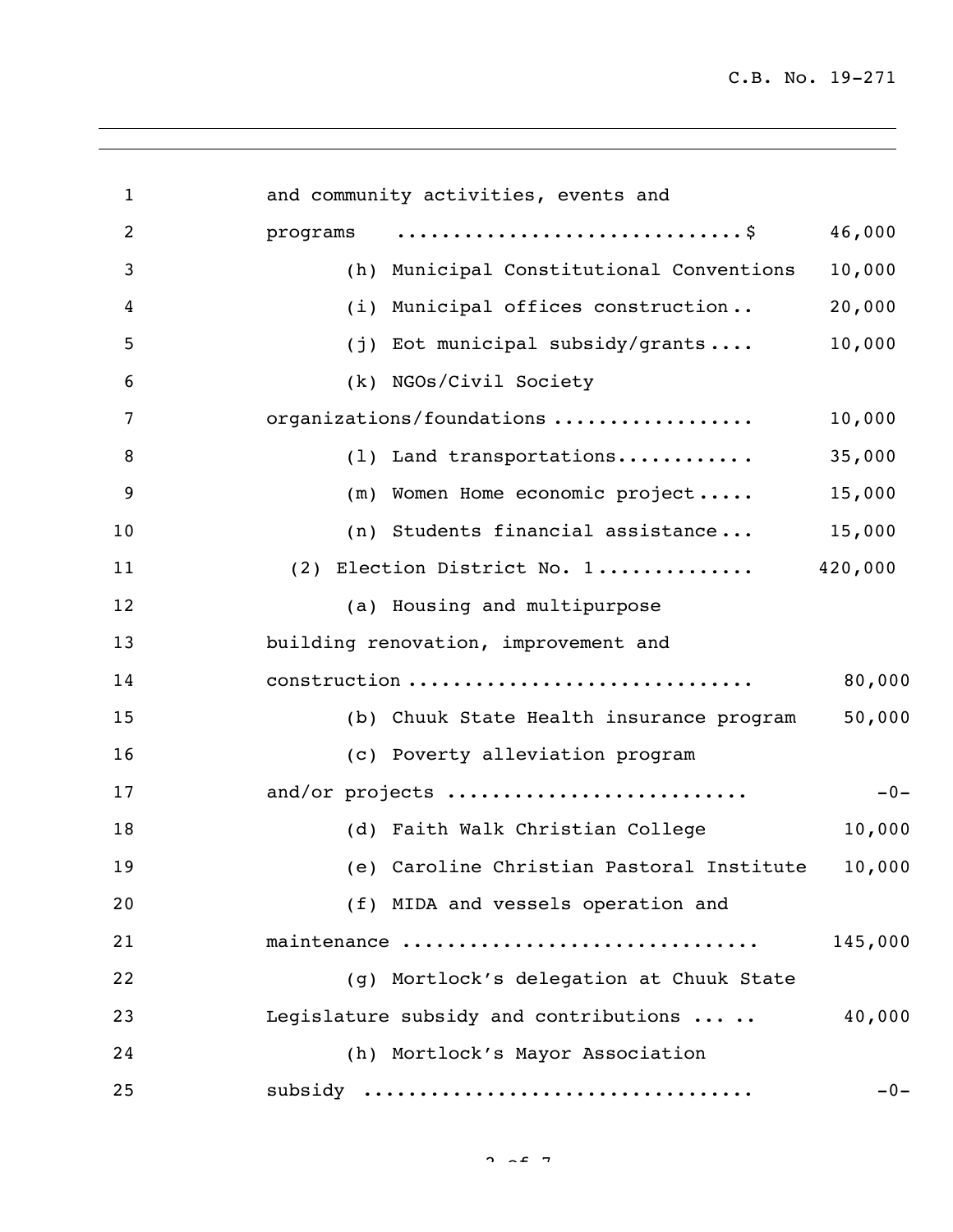| $\mathbf{1}$   | (i) Students financial assistance \$     | 35,000  |
|----------------|------------------------------------------|---------|
| 2              | (j) Mortlock Leadership conference       | 50,000  |
| 3              | (3) Election District No. 2              | 425,000 |
| $\overline{4}$ | (a) Housing and Community Halls          |         |
| 5              | rehabilitation                           | 110,000 |
| 6              | (b) Fishing project                      | 40,000  |
| 7              | (c) Food security program                | 50,000  |
| 8              | (d) Freight/POL, and/or charters         | 10,000  |
| 9              | (e) Community events/activities          |         |
| 10             | (contractual services)                   | 5,000   |
| 11             | (f) Leaders/students/patients travel     | 50,000  |
| 12             | Administrative costs for allottee<br>(q) | 30,000  |
| 13             | (h) Municipal governments subsidy        | 45,000  |
| 14             | (i) Land transportation                  | 15,000  |
| 15             | (j) Contribution to Associations         |         |
| 16             | in Honolulu, Hawaii                      | 20,000  |
| 17             | (k) Repatriation of human remains and    |         |
| 18             | associated costs                         | 20,000  |
| 19             | (1) Students financial assistance        | 10,000  |
| 20             | (m) Payment for Social Security          |         |
| 21             |                                          | 10,000  |
| 22             | (n) Chuuk Women Council                  | 10,000  |
| 23             | (4) Election District No. 3              | 420,000 |
| 24             | (a) Fishing project                      | 50,000  |
| 25             | (b) Housing/Community Halls/Multi-       |         |
|                |                                          |         |

 $2 \times 27$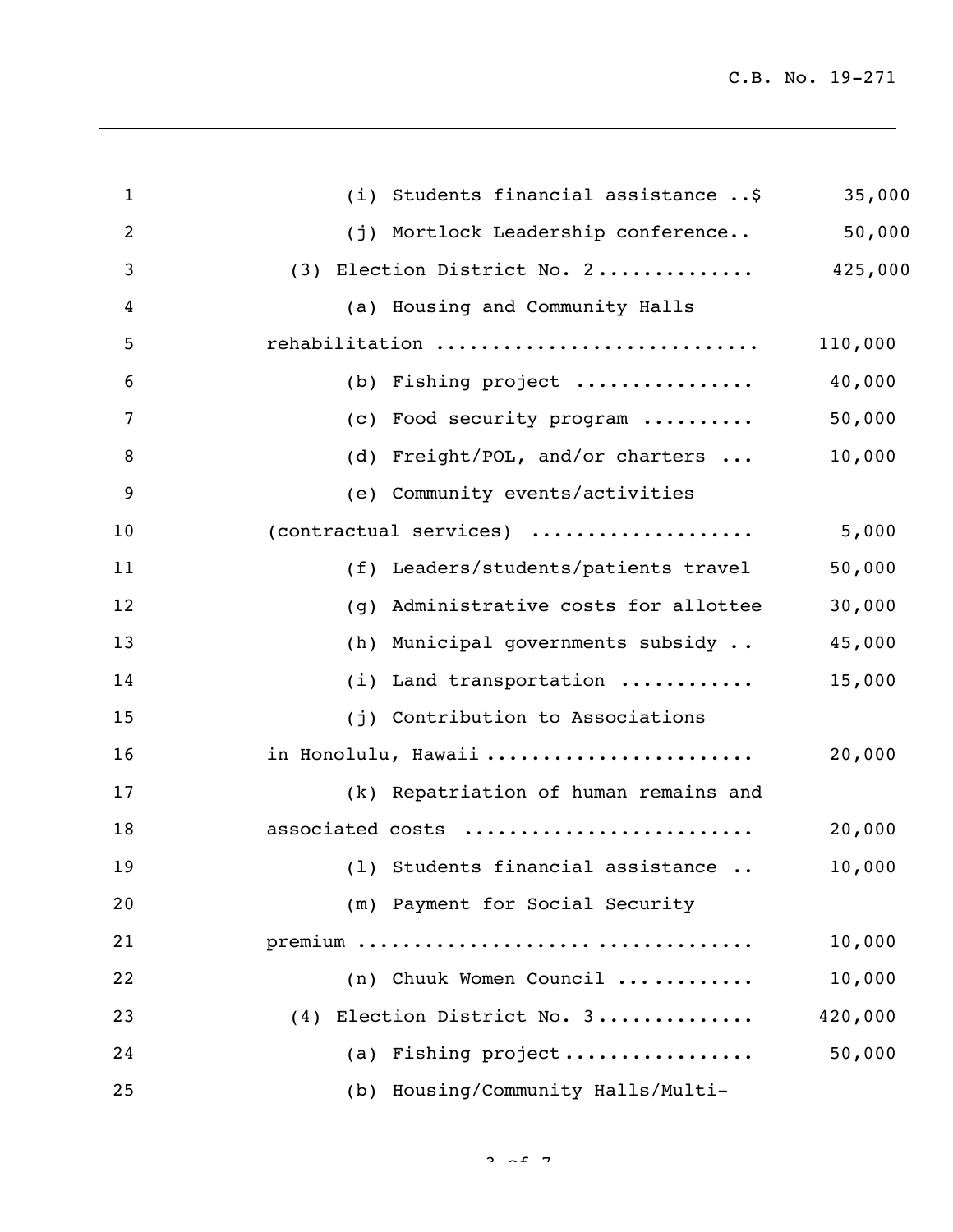| $\mathbf{1}$   | purpose building project \$                  | 55,000 |
|----------------|----------------------------------------------|--------|
| $\overline{2}$ | (c) Administrative cost for SNDA             |        |
| 3              |                                              | 35,000 |
| 4              | (d) Municipal governments subsidy            |        |
| 5              | (i) Uman municipal government                | 15,000 |
| 6              | (ii) Tonowas municipal government            | 15,000 |
| 7              | (iii) Fefen municipal government             | 15,000 |
| 8              | (iv) Tsis municipal government               | 10,000 |
| 9              | (v) Parem municipal government               | 10,000 |
| 10             | (e) Community outreach & advocacy            |        |
| 11             |                                              | 30,000 |
| 12             | (f) Southern Namoneas roads                  |        |
| 13             | improvement project                          | 40,000 |
| 14             | (g) Food security program                    | 30,000 |
| 15             | (h) Vessel operation $-$ SNDA                | 10,000 |
| 16             | (i) Vehicle purchase for Election            |        |
| 17             | District No. 3, Chuuk State                  | 40,000 |
| 18             | (j) Contributions (Senior citizens/          |        |
| 19             | Disable people/medical referrals/non-insured |        |
| 20             | patients/purchase of medicine)               | 10,000 |
| 21             | (k) Nukuno Sainowa Christian High            |        |
| 22             | School subsidy                               | 10,000 |
| 23             | (1) Youth/community/traditional              |        |
| 24             | programs, sports, activities/musical         |        |
| 25             | instruments                                  | 15,000 |
|                |                                              |        |

 $4 \times 2 \times 7$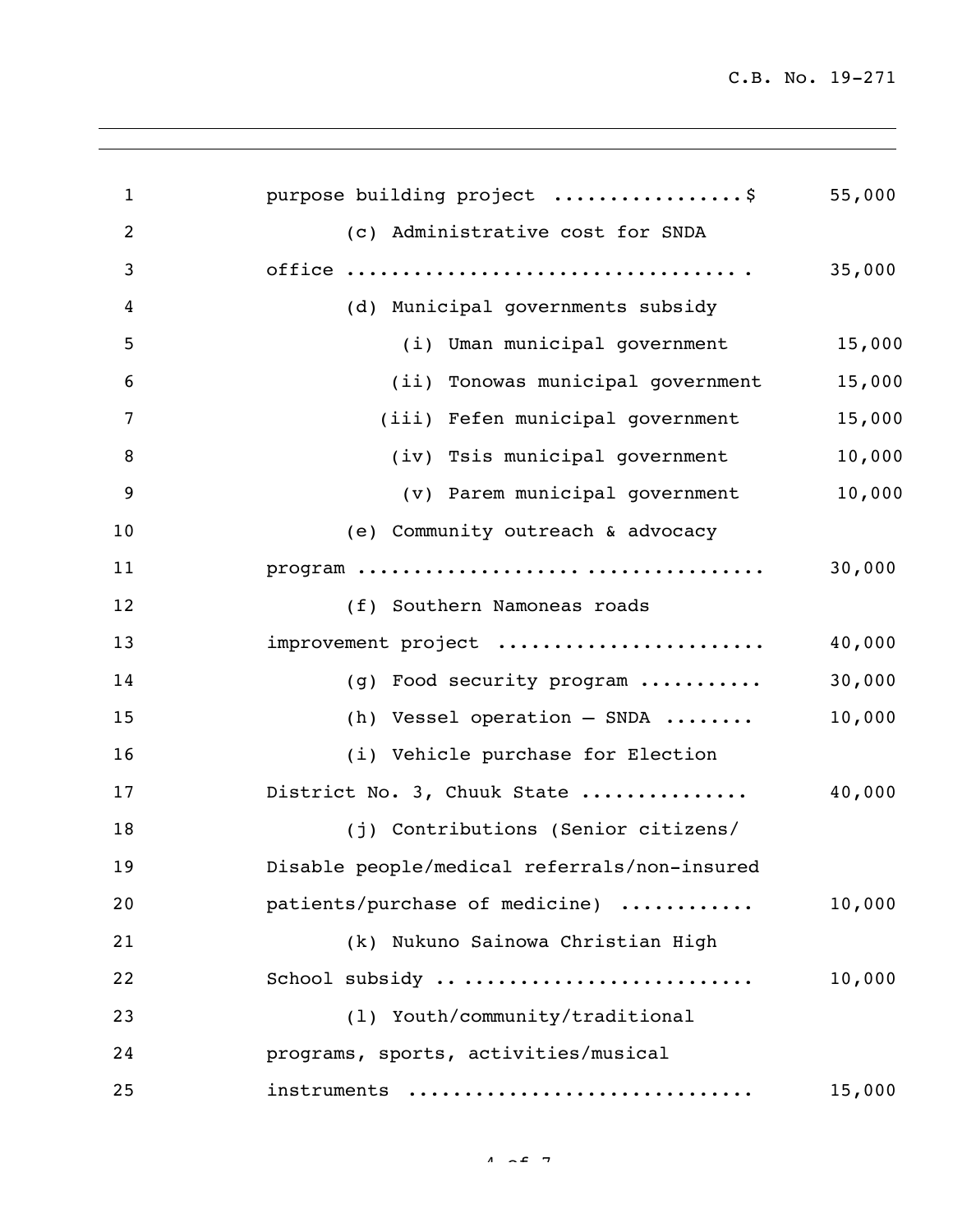| $\mathbf{1}$   | $(m)$ Sewing project \$                                                                    | 10,000  |
|----------------|--------------------------------------------------------------------------------------------|---------|
| $\overline{2}$ | (n) Chicken Poultry farm - Ununo,                                                          |         |
| 3              | Fefen subsidy                                                                              | 5,000   |
| 4              | (o) Water system project                                                                   | 10,000  |
| 5              | (p) POL/Charters/Freights                                                                  | 5,000   |
| 6              | (5) Election District No. 4                                                                | 420,000 |
| 7              | (a) Fishing project                                                                        | 40,000  |
| 8              | (b) Farming project                                                                        | $-0-$   |
| 9              | (c) Humanitarian assistance [40,000]                                                       | 65,000  |
| 10             | (d) Community advocacy and outreach                                                        |         |
| 11             | $\texttt{program} \dots \dots \dots \dots \dots \dots \dots \dots \dots \dots \dots \dots$ | 40,000  |
| 12             | (e) Youth activities/programs/                                                             |         |
| 13             | equipment                                                                                  | 20,000  |
| 14             | (f) Low income housing                                                                     | 40,000  |
| 15             | (g) Students financial assistance                                                          | 20,000  |
| 16             | (h) Medical referral and repatriation                                                      |         |
| 17             | of human remains                                                                           | 15,000  |
| 18             | (i) Social security premium payments                                                       | 5,000   |
| 19             | (j) Road improvement and                                                                   |         |
| 20             | beautification projects                                                                    | 20,000  |
| 21             | (k) Sewing project                                                                         | 20,000  |
| 22             | (1) Solar system project                                                                   | 20,000  |
| 23             | (m) Contribution - Rekii Ramanum                                                           |         |
| 24             | Association                                                                                | 10,000  |
| 25             | (n) Administrative cost for Faichuk                                                        |         |

 $F = \sqrt{2}$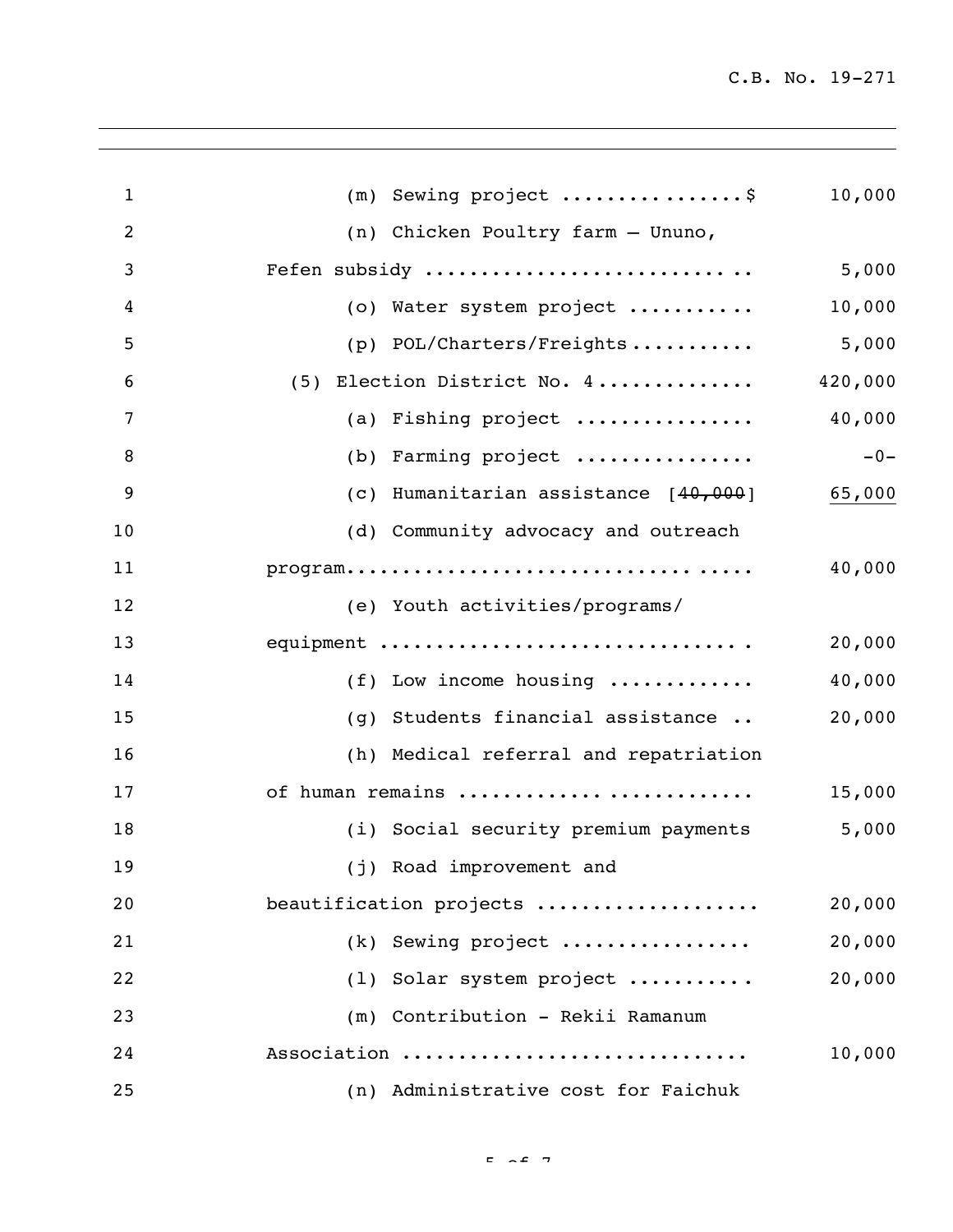| $\mathbf{1}$   | Development Authority \$<br>50,000                     |
|----------------|--------------------------------------------------------|
| $\overline{2}$ | (o) Municipal governments subsidy [40,000] 15,000      |
| 3              | 20,000<br>Farmers/students transportation<br>(p)       |
| 4              | 20,000<br>(q) Community Halls renovation               |
| 5              | (6) Election District No. 5<br>415,000                 |
| 6              | 30,000<br>(a) Election District No. 5 operation        |
| $\overline{7}$ | (b) Northwest youth social programs/                   |
| 8              | 10,000<br>musical instruments                          |
| 9              | (c) Northwest municipal health aid                     |
| 10             | and physician<br>15,000                                |
| 11             | (d) Leaders/citizens/community                         |
| 12             | outreach program<br>25,000                             |
| 13             | 30,000<br>(e) POL/Charters/Freight                     |
| 14             | (f) Election District No. 5 vehicle                    |
| 15             | 30,000<br>purchase                                     |
| 16             | 25,000<br>(g) Food relief program                      |
| 17             | (h) Students financial assistance/                     |
| 18             | 50,000<br>students exposure and other related programs |
| 19             | 35,000<br>(i) Solar Freezer                            |
| 20             | (j) Solar Freezer installment                          |
| 21             | project costs<br>5,000                                 |
| 22             | (k) Low income & community housing                     |
| 23             | renovation<br>40,000                                   |
| 24             | (1) Patients referral/Human remains                    |
| 25             | repatriation and related costs<br>15,000               |

 $6.207$